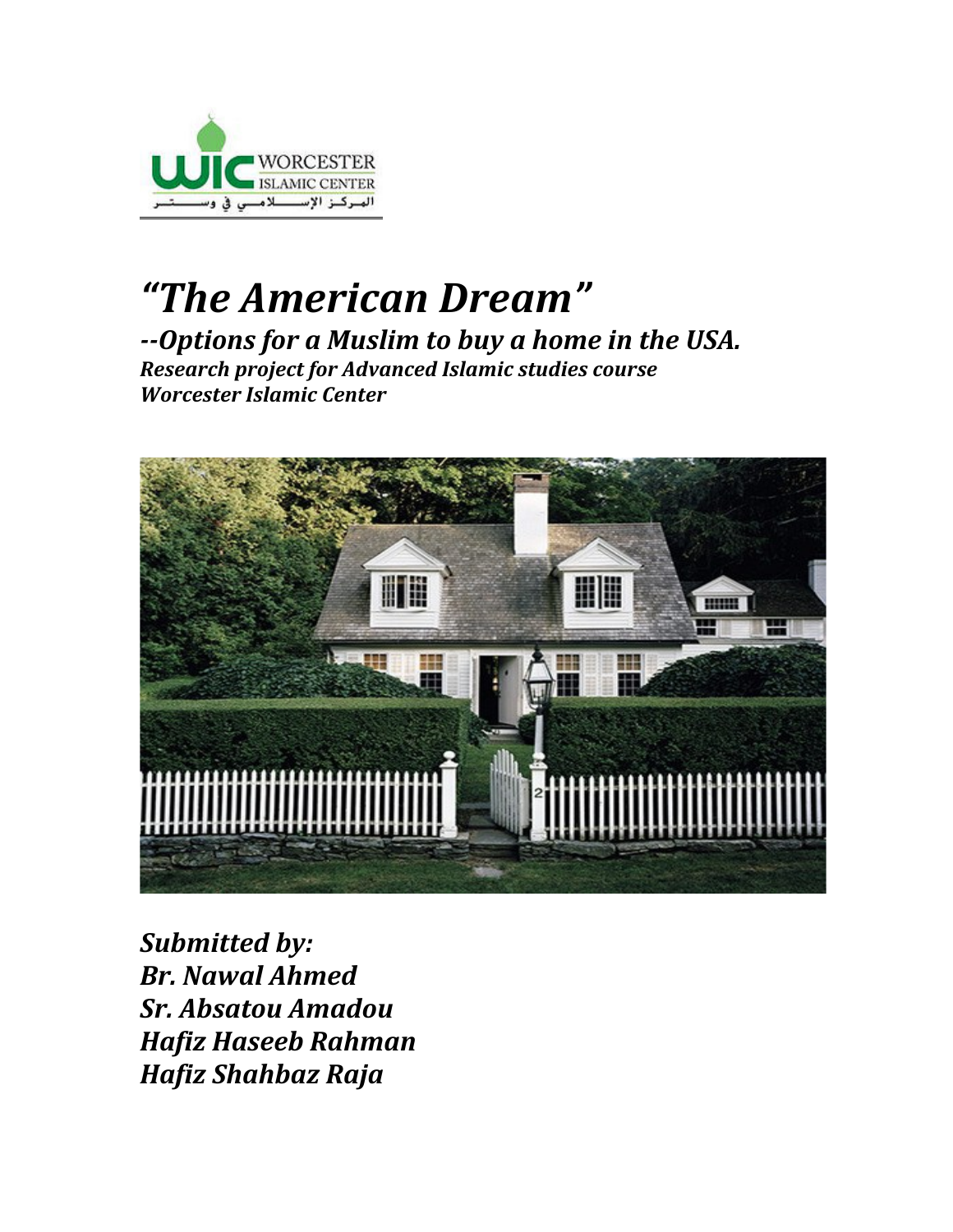| <b>Contents:</b>                                  | <b>Page#</b> |
|---------------------------------------------------|--------------|
| 1. Abstract                                       | 3            |
| 2. Approach: What does Shariah say?               | 5            |
| 3. Interest vs Riba: Are they the same?           | 6            |
| 4. Islamic Finance and Islamic Banking            | 11           |
| 5. Islamic Finance in the USA                     | 14           |
| 6. Differences between Islamic Finance based home | 15           |
| mortgages and Conventional Mortgage companies     |              |
| 7. Case Study                                     | 18           |
| 8. Conclusion                                     | 23           |
| 9. References and citations                       | 24           |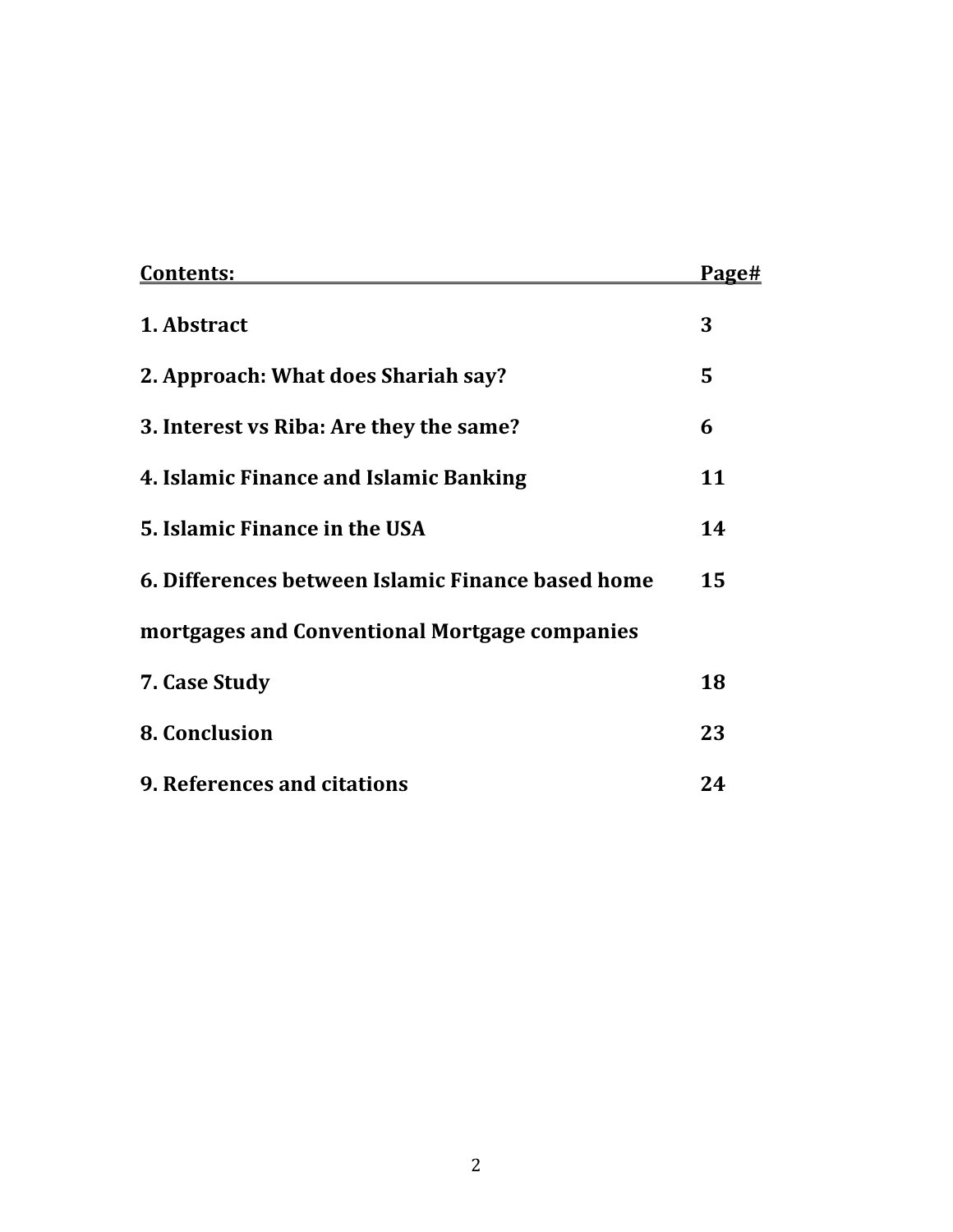#### **Abstract:**

## **"That we are humble students and we conducted this research by <u>using contemporary fatawa from scholars and submitted this to Dr.</u> Asif Hirani for our fall 2019 semester of Advanced Islamic Studies at Worcester Islamic Center."**

The American dream manifests itself in the ownership of a home. The home is an abode to live in, to decorate, to host parties, to look back upon and to prove one's accomplishment in the land of opportunity. The struggles of fleeing from injustice, oppression and poverty are proven to be over for the U.S. immigrant of almost every country in the world over decades and decades. It is this realization that the immigrant looks back upon and says "I made it". The journey to this end goal, however, brings about the story of the trials and tribulations most face in this country.

For many it is the humble beginnings as perhaps a dishwasher in a restaurant or a cashier in a convenience store while pursuing an education or a business aspiration. Whatever the story in the beginning, that fragile and uncertain beginning, if nurtured with persistence and hard work has, for most yielded in the stage of becoming a home owner the minute the struggle is over. Home ownership is considered the first firm step in the ladder of a stable life that leads to the establishment of a family life. It is a firm platform upon which the humble worker or student is able to feel they have become part of the fibre in the cloth of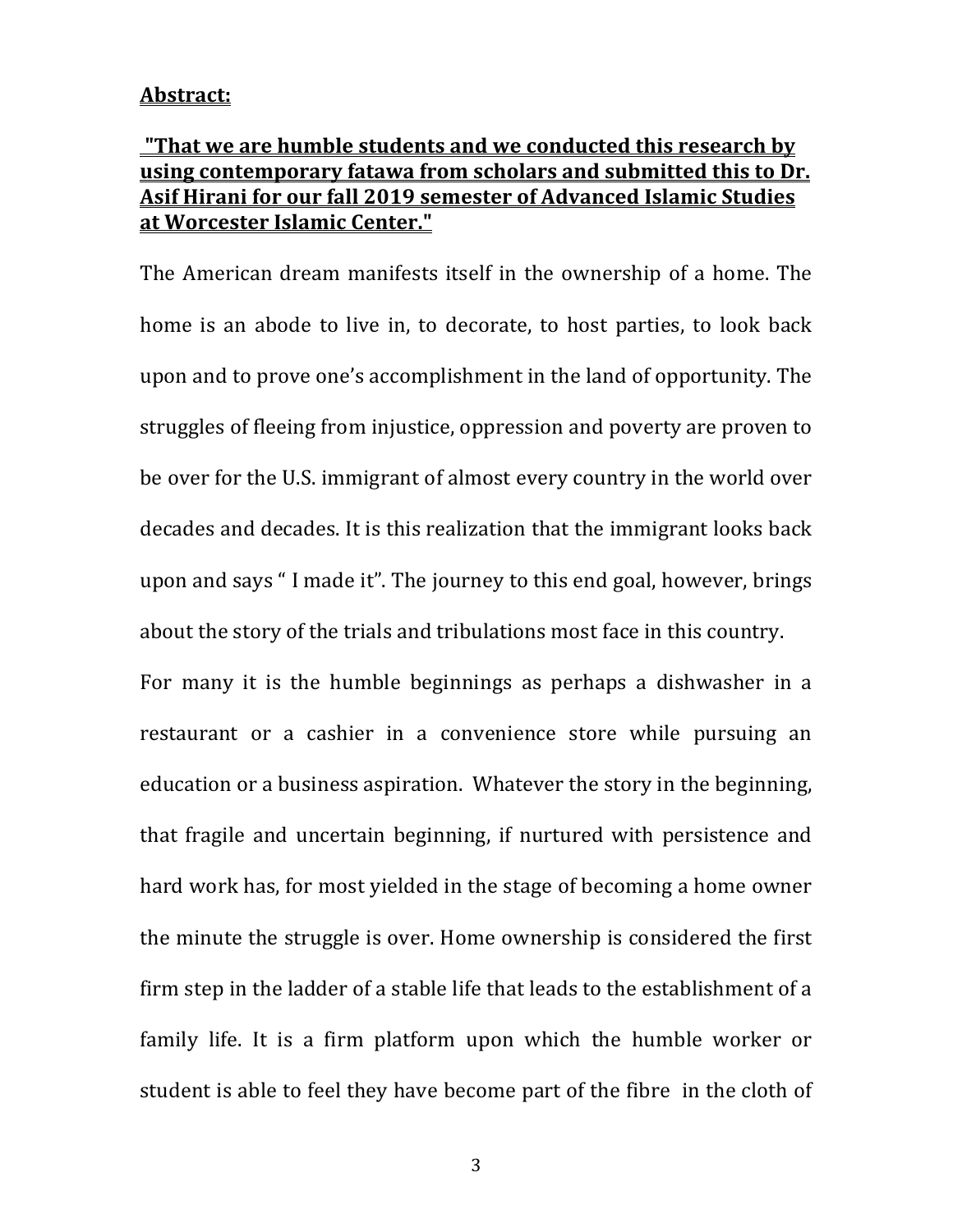American life. With roots established as such one can now write home and say "I bought a house".

However, for most, the achievement of this dream cannot be realized without taking a loan from a bank. Typically, a homeowner would have to borrow around  $80\%$ - 95% of the value of their home to make this dream a reality. As long as someone has a decent job, no criminal record, and the ability to pay  $5\%$  - 20% of the home's value, any bank is willing to lend the remaining  $80\% - 95\%$  to them. Mortgage loans are the largest industry in the USA. Banks lend freely to most, despite the existence of discrimination towards certain ethnic groups. This type of lending is the single most interest based business in America. While borrowing to buy a house is customary for most, for the practicing Muslim it poses a great problem since mortgages from banks are offered with interest. The prohibition of interest based activities as stressed in the Holy Quran (1) goes directly against the customs of mortgage based home ownership that is prevalent in America. Thus, for the Muslim, the achievement of the American dream becomes quite a different task than that for a non-practicing Muslim or a non-Muslim. In this brief, we will attempt to identify this issue and examine what options are available to the practicing Muslim in America and how he or she can achieve the American dream of Home Ownership without compromising on the principles of Islam.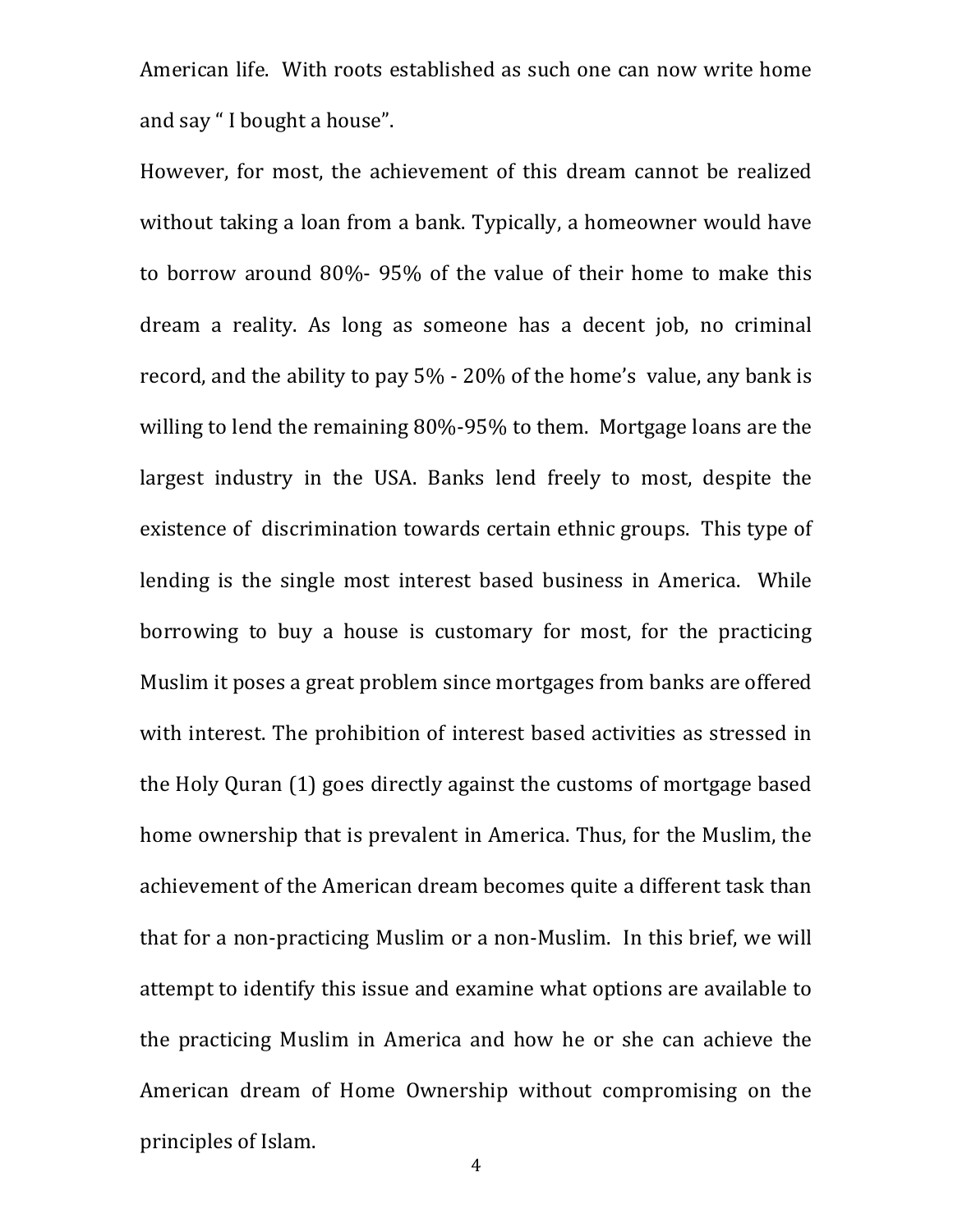#### **2. Approach: What does Shariah say?**

In our pursuit of finding a solution to this issue, we will formulate a systematic approach that incorporates shariah law (2) and the principles of Islamic Jurisprudence. (3) We will examine this issue from a classical and also from a contemporary point of view.

Shariah is the divine set of rules set by Almighty Allah that map the way a Muslim should lead his or her life. It encompasses direction in rules for the individual, to state and societal affairs. Its instuctions are embedded in the direct revelations as found in the quran and authentic Sunnah practices as evidenced in the life of the Last Messenger of Allah, the holy prophet Muhammad ( peace be upon him).

The Principles of Islamic Jurisprudence are a set of methodical rules developed by scholars used to apply shariah laws in the absence of direct evidence from the Quran and Sunnah.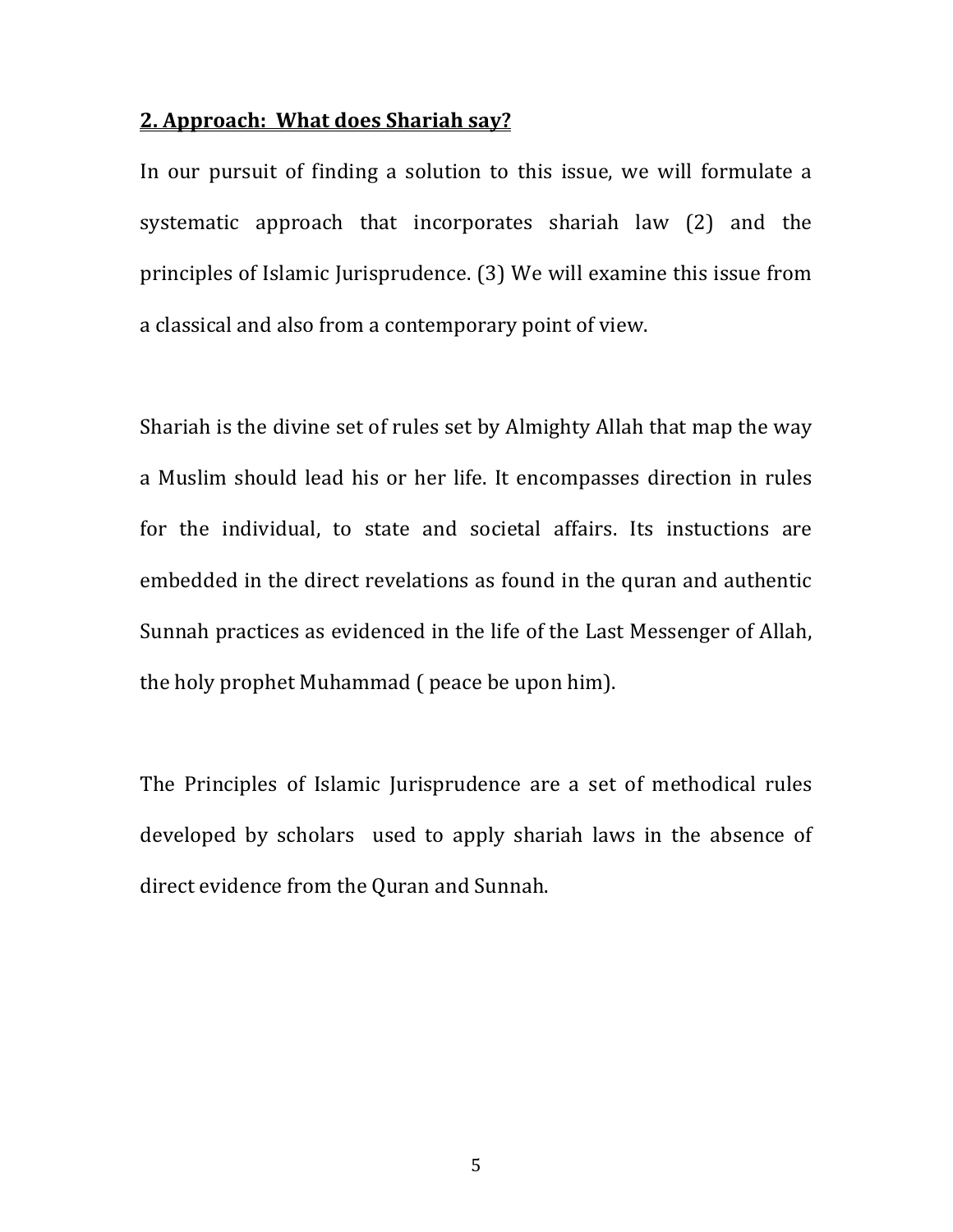#### **3.** "Interest vs "Riba" are they the same?

Upon having reviewing the first source of guidance into the matter of obtaining a mortgage from a bank or a financial institution, we see that interest is directly involved and is one of the salient features of a mortgage. As such, there is direct evidence from the Quran in the prohibition of "Riba". (4). Further, there also direct hadith with direct reference to the prohibition of "Riba".

However, the confusion and disagreement for many come into play in the understanding and definition of Riba. It is the same as interest? Some state it is the same, whereas others hold the position that it is not. This is where the matter becomes gray for many who are in pursuit of the American Dream of home ownership.

## Riba:  $(5)$

What do we really mean when we use the Arabic term *riba*? The literal translation of the word is "increase, addition or growth," though it is often translated as "usury." English speakers typically understand usury as the charging of an exploitative interest rate. But riba refers to any excess value in transactions that our Sacred Law has prohibited. The prohibition of those transactions is determined with the aid of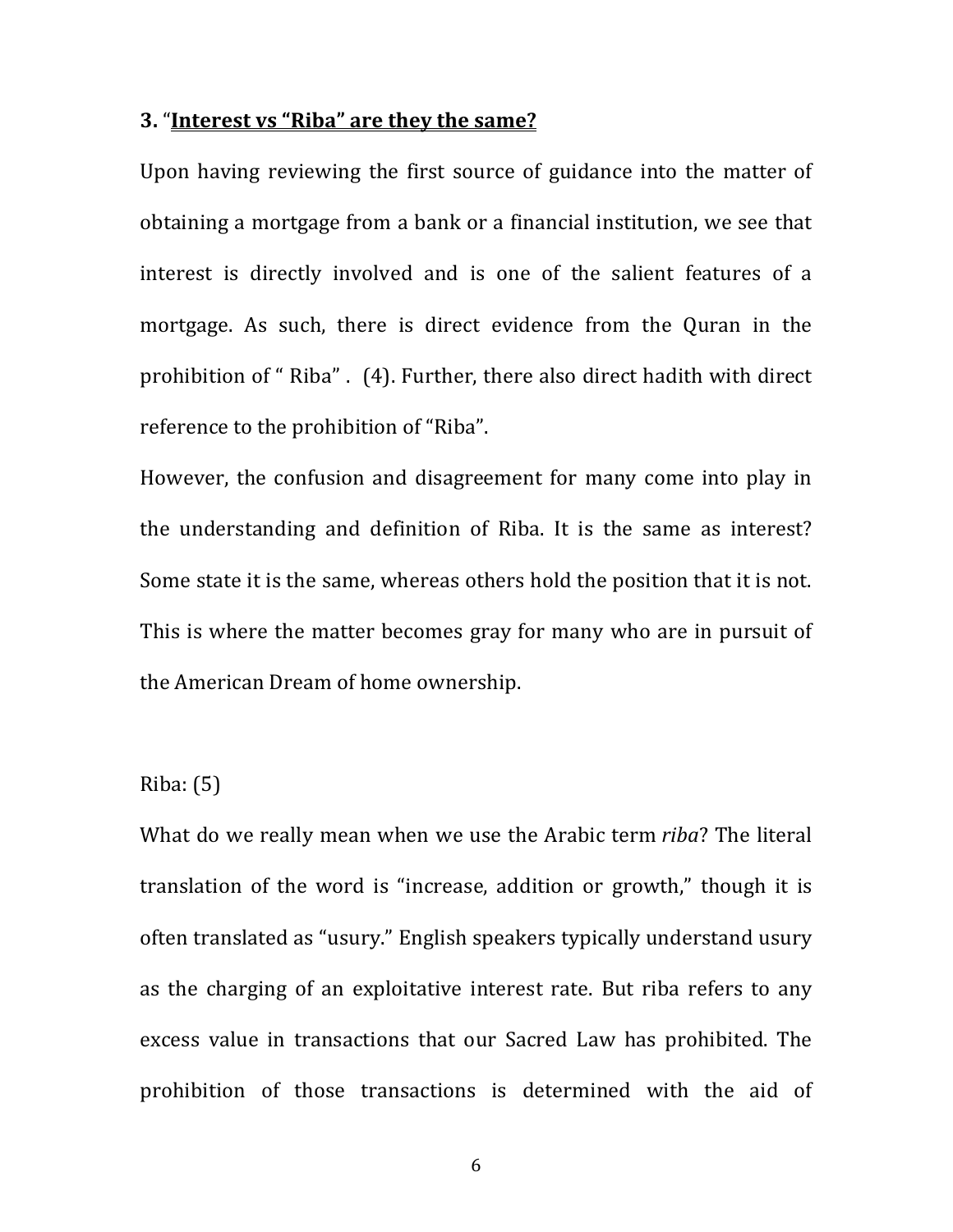interpretation of the text of the Qur'an and Sunnah and through inferences and extension by qualified scholars of figh al-muamalat.

There are two common types of riba recognized by almost all Muslim scholars: riba al-fadl and riba al-nasee'ah.

The latter term, riba al-nasee'ah, is commonly referred to as compound interest. It is the most egregious type of riba in the marketplace. Riba alfadl is called the riba of surplus. It refers to trading goods for one another in unequal amounts (e.g., gold, silver, wheat, barley, etc.).

Some have said that Prophet Jesus (peace be upon him) evicted the money changers from the Temple in Jerusalem for engaging in riba alfadl. Jewish pilgrims arriving in Jerusalem were required to pay the Temple tax but preferred to use the half shekel since it was the only silver coin that did not feature the image of a pagan Roman emperor. The money changers of the Temple made a business of receiving silver coins of greater value and giving silver half shekels in return. The usurers took more silver from the pilgrims than they gave—the definition of riba al-fadl.

Knowing the rules of riba is an essential part of our faith. Just look at the example of our pious predecessors. Omar ibn al-Khattab (RA) prohibited buyers and sellers from even setting foot in the marketplace without first knowing the rules of riba. He did this out of a profound sense of responsibility toward those who were most vulnerable-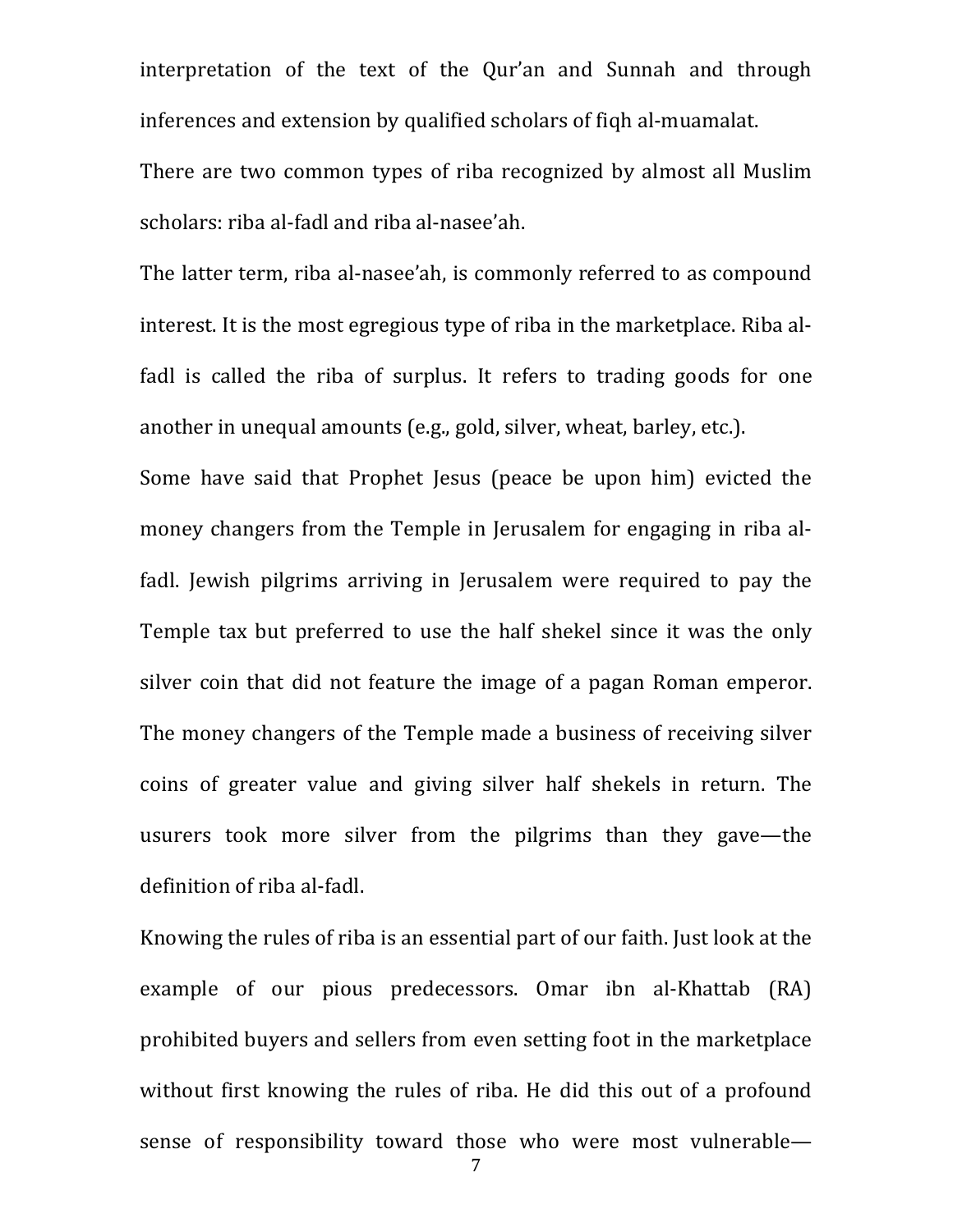people who could be exploited without knowing it. And he also knew that avoiding riba was fundamental to the implementation of God's command to stand up for justice. Economic justice sometimes gets lost in the discussion about Islamic finance, but it shouldn't be.

And if you need more reason to watch out for riba, refer to what God says about it in the Qur'an. In it, He declares war on the one who takes riba:

*O* you who believe, give up what remains of your demand for riba if you are indeed believers. If you do it not, take notice of a war from God and his *Messenger. (Qur'an 2:278 – 2:279)*

Do the rules of riba even apply today? Absolutely. Not only did our classical jurists warn against doing business before learning what protects riba, but qualified, credentialed scholars like the members of the Accounting and Auditing Organization for Islamic Financial Institutions, or AAOIFI, say the same. Of course, even though the rules are timeless, there are certainly modern circumstances that we need to take into consideration as we apply to rules regarding riba to our daily transactions.

The conventional mortgage can be categorized as riba al-nasee'ah. As such it is strictly forbidden to engage in a regular mortgage loan.

The scholars are unanimously agreed that riba-based loans are haraam.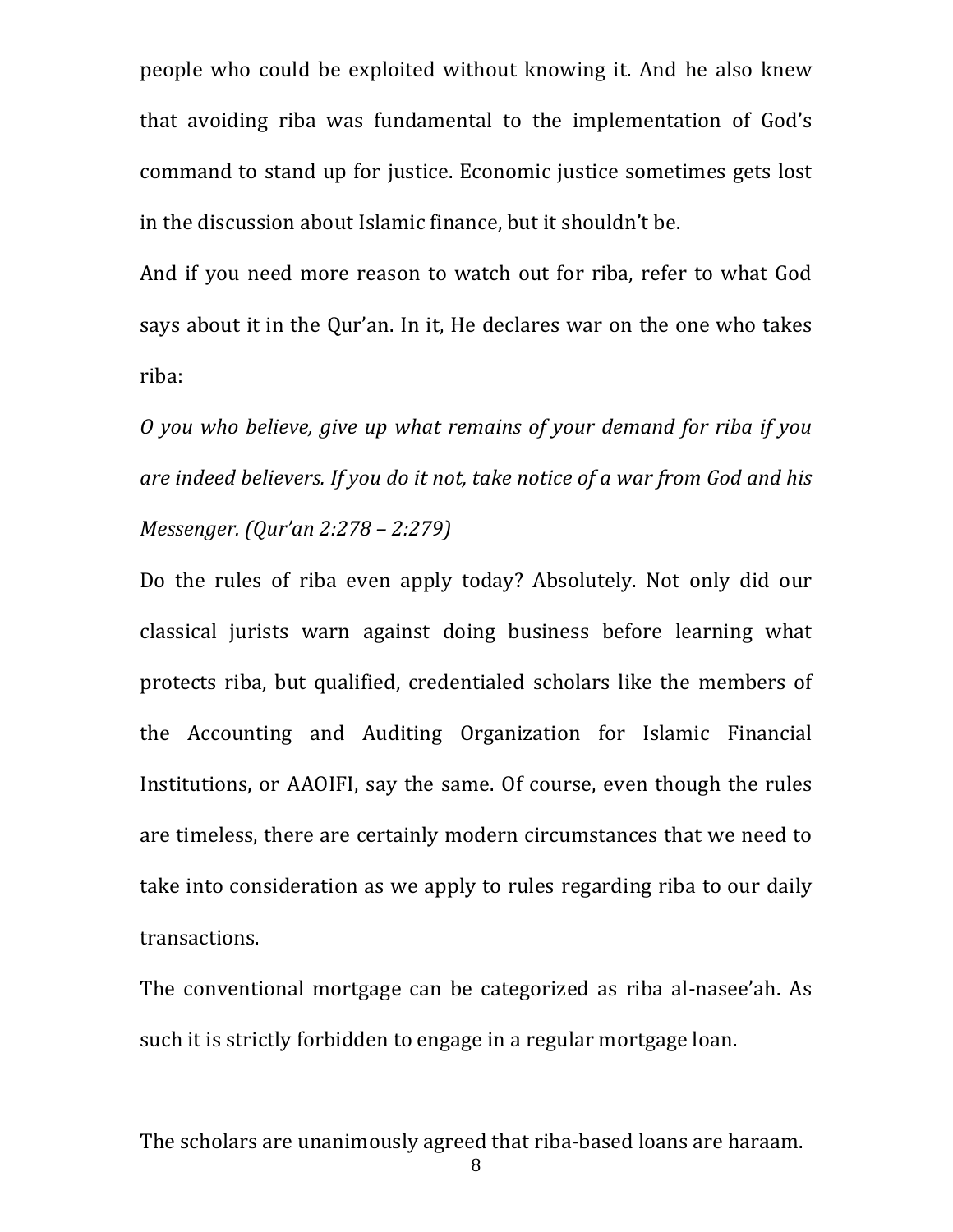Ibn Qudaamah (may Allah have mercy on him) said: Any loan in which it is stipulated that more (than the original amount) be paid back is haraam, and there is no difference of scholarly opinion concerning that. Ibn al-Mundhir said: They are unanimously agreed that if the lender stipulates that the borrower must pay back more or give a gift, and he gives the loan on that basis, if he takes anything additional to that, it is riba. It was narrated from Ubayy ibn Ka'b, Ibn 'Abbaas and Ibn Mas'ood that they forbade loans that bring benefits. End quote from al-Mughni,  $6/436$  (see reference  $(6)$ .)

Another view: There are others that have presented an alternate view of Riba and claim that modern day interest is not Riba, and thus not haram. Wile this opinion exists, it is known to be a minority opinion, it might be a from ijtihad by a mujtahid, or purely someone who is trying to mislead people "(He may be a mujtahid who will be rewarded for his ijtihad, or he may be excused, or he may be an evildoer if by regarding this as permissible he is following his own whims and desires." (7)

Upon reviewing the majority and scholarly views on Riba and whether current day interest is Riba or not, from both a classical and contemporary standpoint, we can proceed to look at some practical situations with regard to the American Muslim and whether he can take a conventional mortgage to buy a home or not.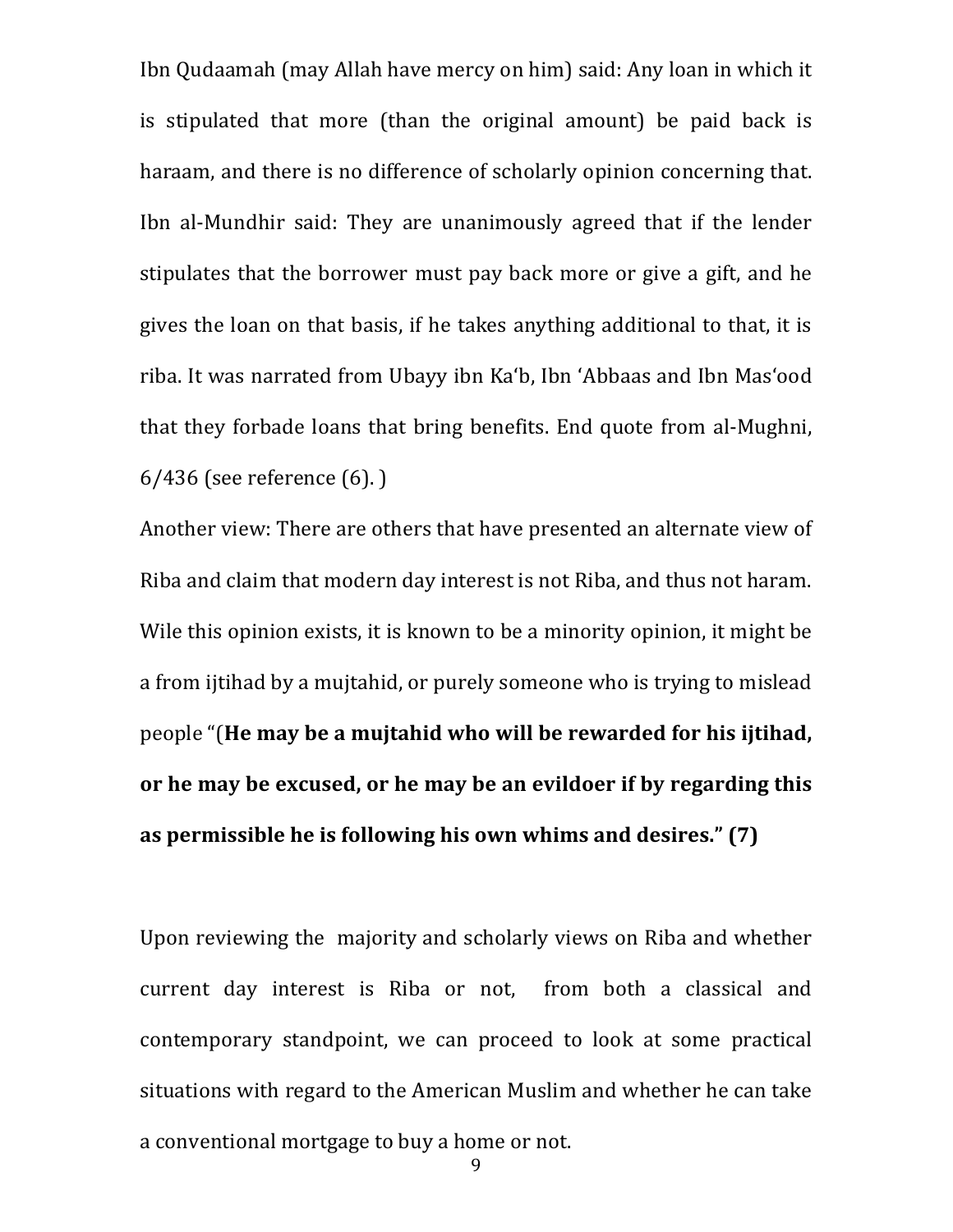In order to structure a resolve to this question, we must follow the methods established by the shariah and by principles of jurisprudence. The Shariah viewpoint adopted by majority scholars is established without a doubt as Haraam. As such, we need not go further as far as the application of Shariah goes to this problem. However, in reviewing the applications of the principles of jurisprudence, if one were to take the minority view of scholars who do not consider modern day interest to be Riba, then it would be permissible. Most people are not comfortable with the minority view. Thus the dilemma still remains of how the American Muslim can buy a house. In order to address this issue, commercial ventures have been adopted that are known to most as "Islamic Finance" or Islamic Banking.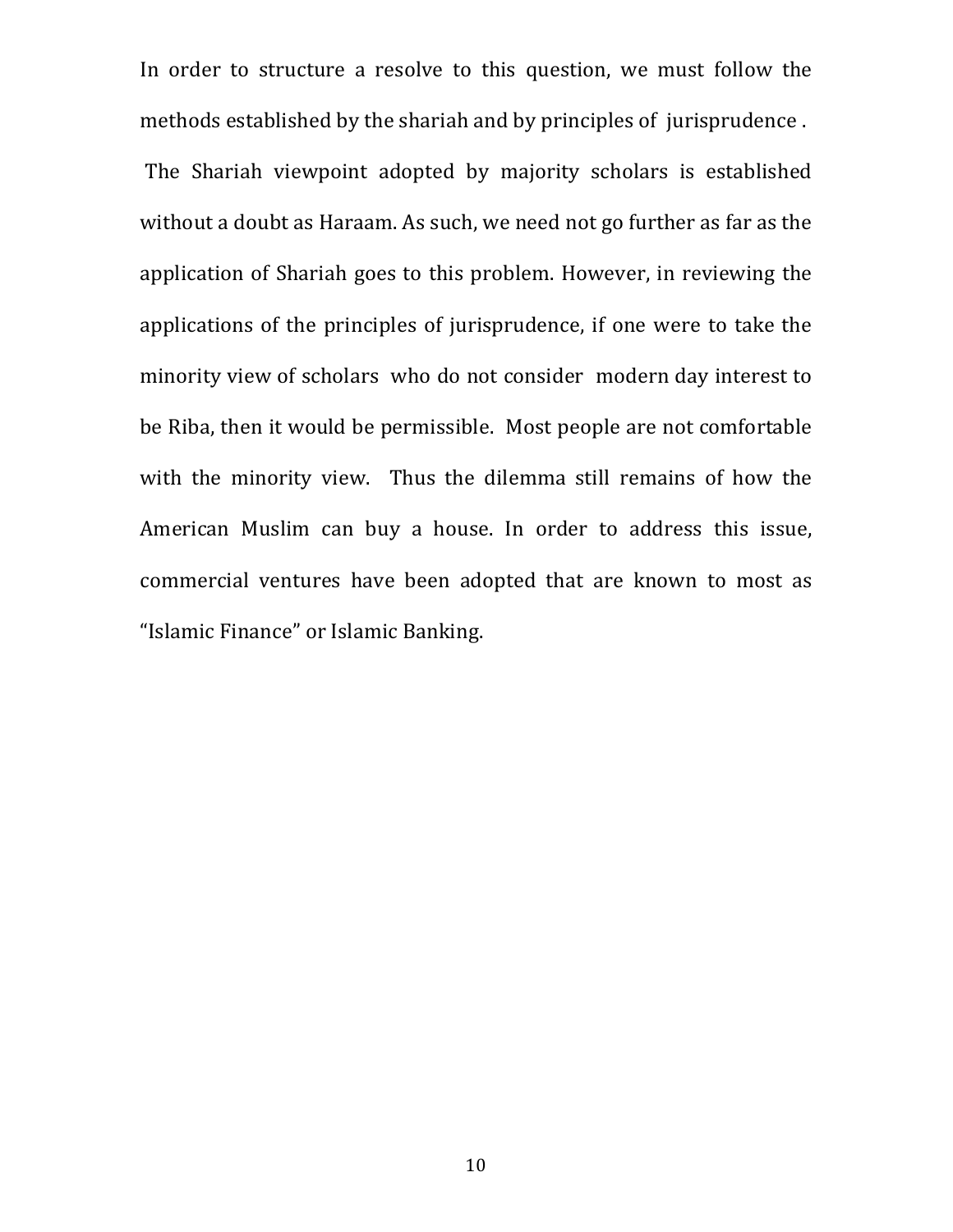#### **4. Islamic Finance and Islamic Banking**

This relatively new industry in modern times is the business proposition that addresses the problem of Muslims today living in a world where the interest based financial system is prevalent. Islamic finance has brought to the forefront of Muslim society, a set of transaction based contracts and agreements that comply with shariah. In essence, they avoid interest. ( from hereon we will use interest instead of Riba since we adopt the majority scholars view that Riba and interest are the same and both are haraam)

The prime directive in Islamic banking is to replace interest with profit sharing. Scholars of fiqh have agreed upon a set of transactions that adopt this concept.

The concept of Financing itself exists due to some having excess capital to invest while others need capital to invest. Traditional Islamic transactions have been conducted during the times of our holy prophet Muhammad ( peace be upon him) whereby parties with excess capital have partnered with parties needing capital in order to invest in a project or a venture. The gains and losses of such partnerships are divided between these parties based on an agreed upon formula. Thus creating an environment of financing without interest. Contemporary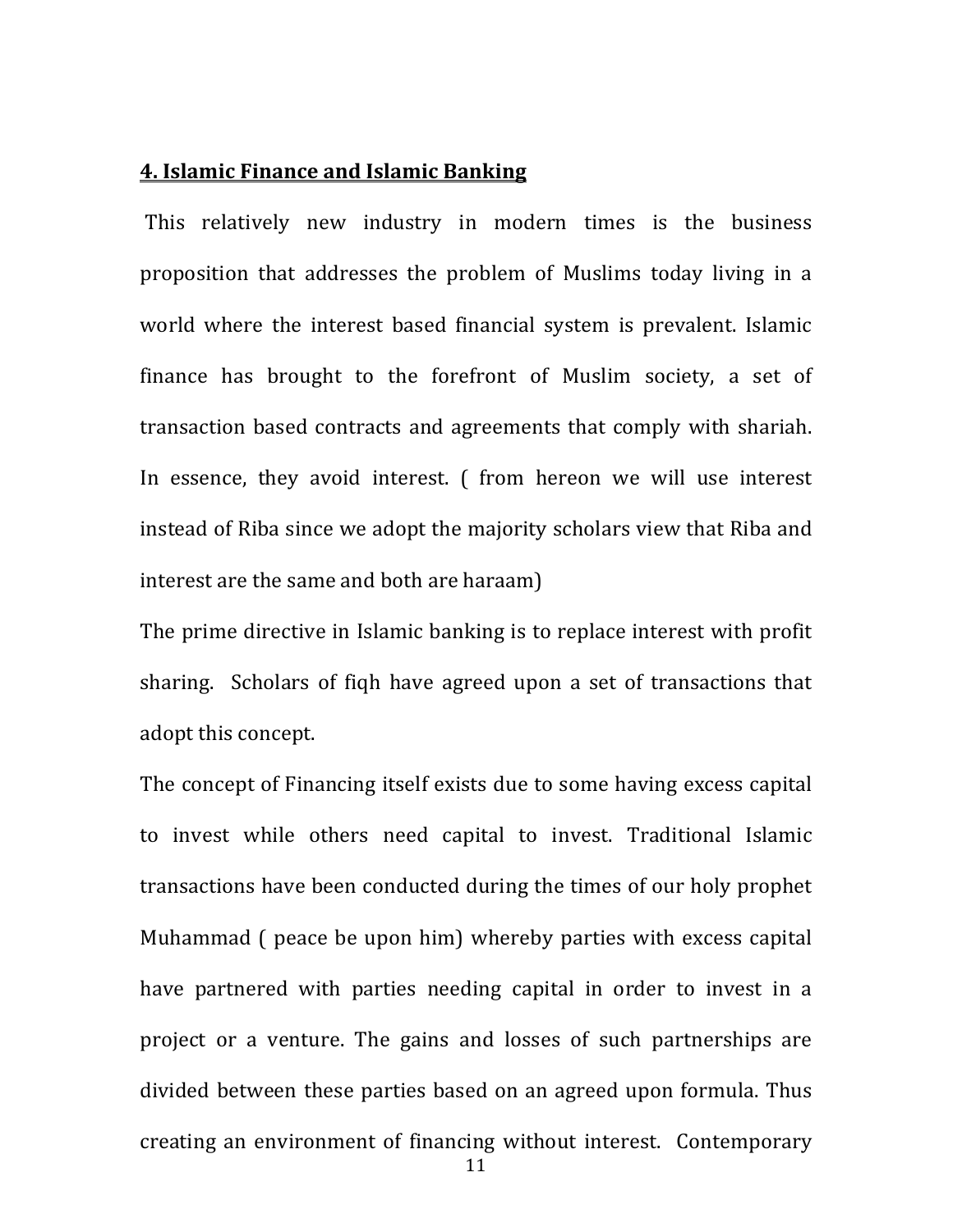Scholars have adopted similar models either in direct form, or in hybrid forms to allow commercial entities to offer "riba free' financing for personal home loans and for commercial transactions. The most common are types of transactions are:

*Murabaha,* commodity based transactions used for short term investing and financing. This type of financing is akin to money market transactions in conventional banking.

*Mudharaba:* a partnership between parties that have capital and those that have management expertise. This transaction type allows for those without capital, but skills to access capital. And it allows capital owners access to people with skills. No interest is involved. The profits or losses are shared between the parties using an agreed upon formula. Such a transaction can replace an interest bearing business loan from a conventional bank.

*Ijara:* A leasing transaction where the owner of capital acquires land, commodities or equipment and rents it to a private or commercial entity for a fixed lease payment for a fixed period of time. Again, there is no interest involved.

*Musharaka:* A partnership between a capital owner and a party that needs capital. The owner of capital acquires an asset and sells it to the other party via an installment program over time. The owner of capital sells the asset with a cost plus profit markup to the buyer.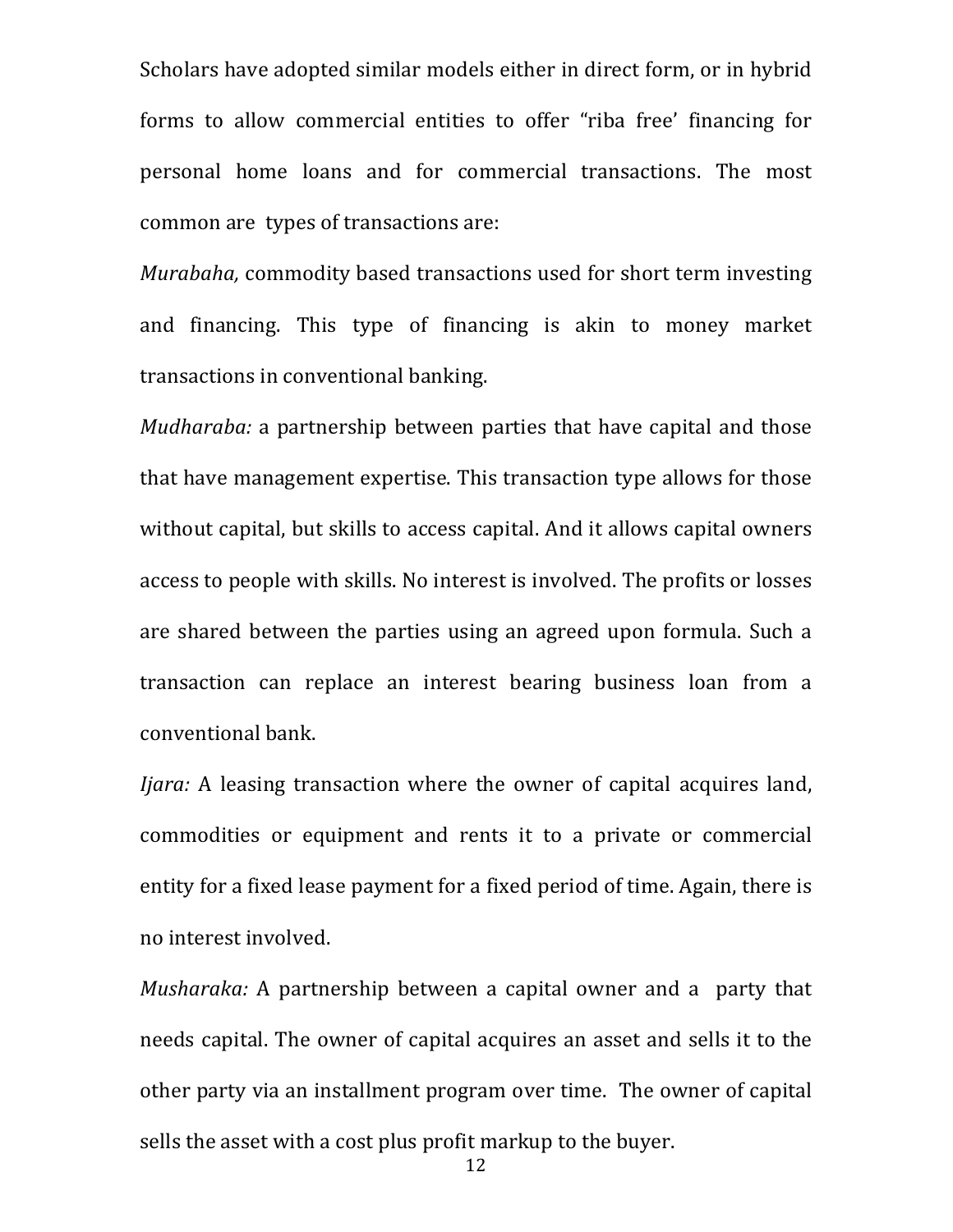*Diminishing Musharaka:* A partnership between the owner of capital and someone who wants to buy an asset but does not have capital. The partner with capital purchases the asset and sells it back over time to the party that wishes to own it. A leasing transaction also occurs that allows for the party to use or rent the asset from the party with capital. Over time the asset is acquired and the party with capital realizes a profit via the rental agreement. This is the most common Islamic Finance instrument used for home ownership. There is no interest involved and it's conventional counterpart is the traditional mortgage. There are many more Islamic Finance transactions that are used in

Islamic banking. However, they are not relevant to our discussion.

The transactions used are all approved by contemporary scholars and transactions in the billions of dollars have been taking place every year and that number keeps growing as the Muslim populations worldwide seek out ways to satisfy their financial needs.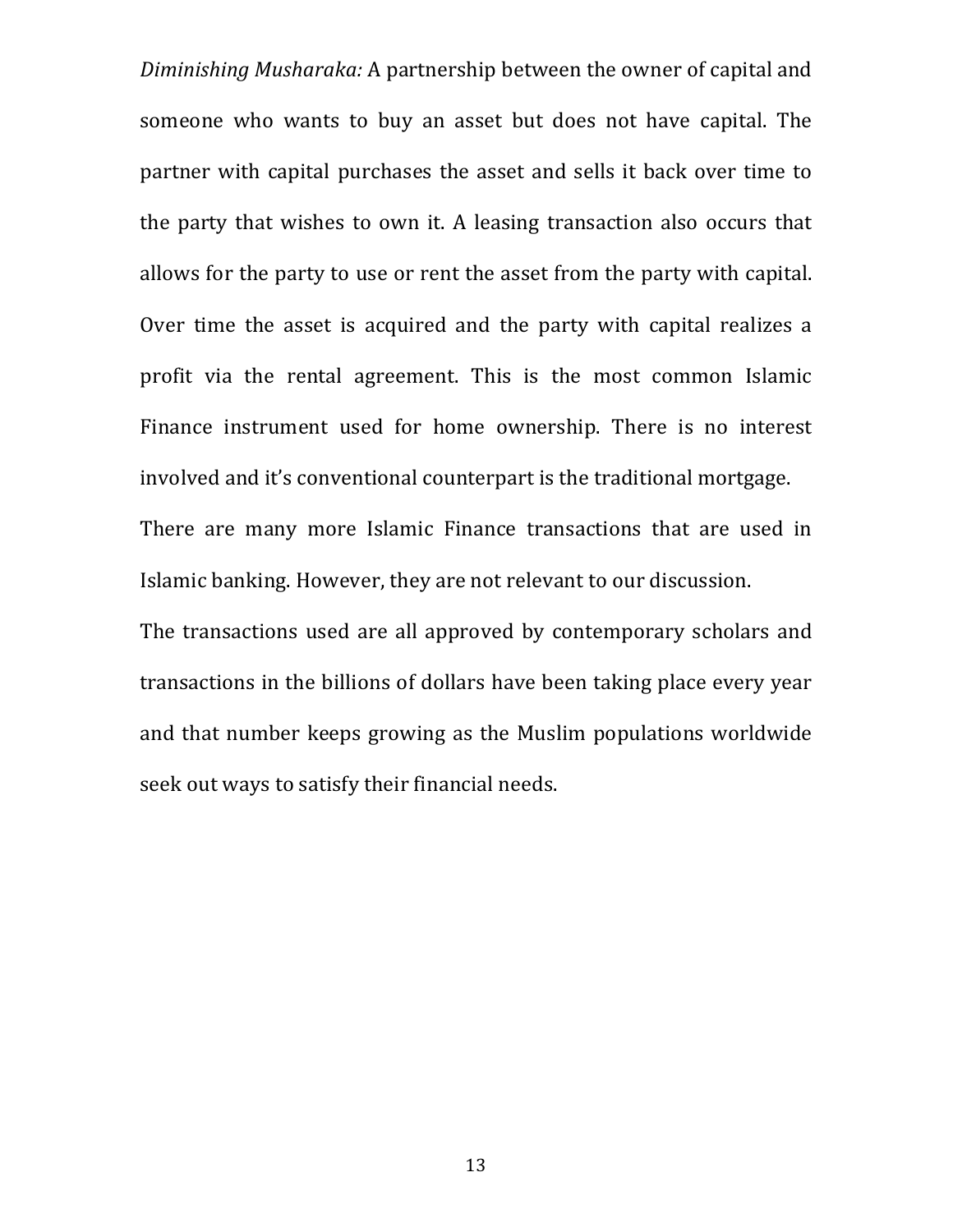#### **5. Islamic Finance in the USA**

There are Islamic financial institutions in the USA that provide Islamic home financing based on the diminishing Musharaka model. They are: UIF, Guidance Financial and Lariba.

Over the years they have disbursed billions to home buyers. And have helped them achieve the American dream.

Their transactions are approved by well renowned contemporary scholars such as Taqi Usmani, Imran Usmani, Daud Bakr, Nizam Yacouby, Yusuf Talal De Lorenzo. Mohammad Elgari, Abdul Sattar Abu Guddah and others.

Additionally, the US based group of shariah scholars called Assembley of Muslim Jurists of America (AMJA) also has been a valuable contemporary source for the American Muslim.

AAOFI is a Bahrain based organization that has developed a set of standards and accounting practices for Islamic banks and Islamic financial institutions. US based Islamic Finance institutions use the guidance of AAOFI to adopt best practices in Islamic Finance for themselves.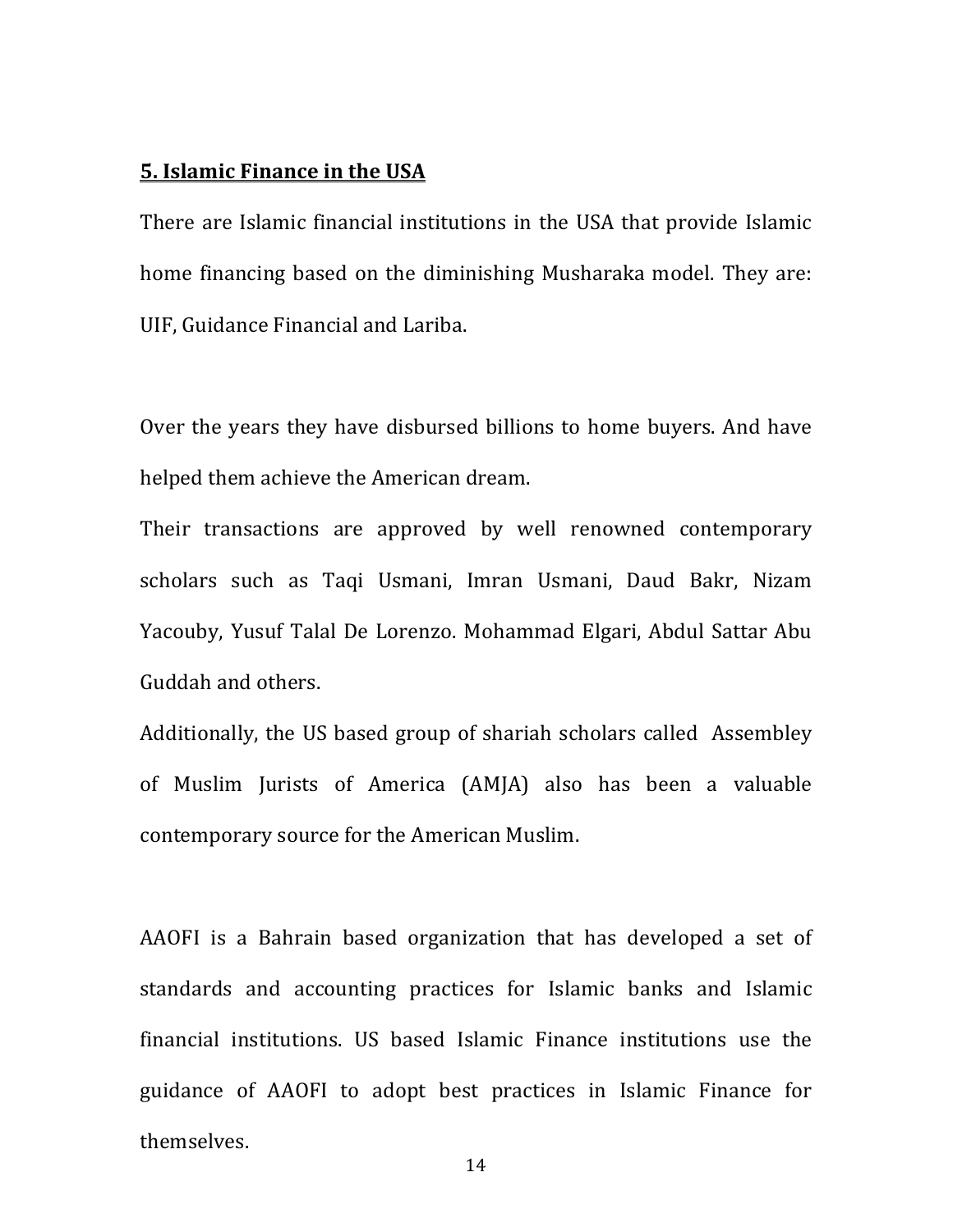# **6. Differences between Islamic Finance based home mortgages and Conventional Mortgage companies:**

The difference between a conventional mortgage and a mortgage offered by the "Islamic Finance" companies such as Guidance Financial, etc can be highlighted by the text from Guidance Financial's website:  $(8)$ 

"According to Islamic legal jurisprudence, lending money to profit from any commercial or investment activity including the financing of real estate is not an acceptable method of commerce. The home financing program that Guidance Residential created is based on an Islamic financial concept known as "Musharakah Mutanaqisa" or "Diminishing Partnership." In this method, the relationship between Guidance Residential and the home owner *is that of a partnership* rather than a **borrower-lender.** Conventional home loan providers do not share the risk of natural disasters, eminent domain or foreclosure. Through this type of financing, the home buyer bears the brunt if any of these misfortunes occur."

The high lighted words can be focused on to get the essence of key difference between conventional and Islamic mortgages: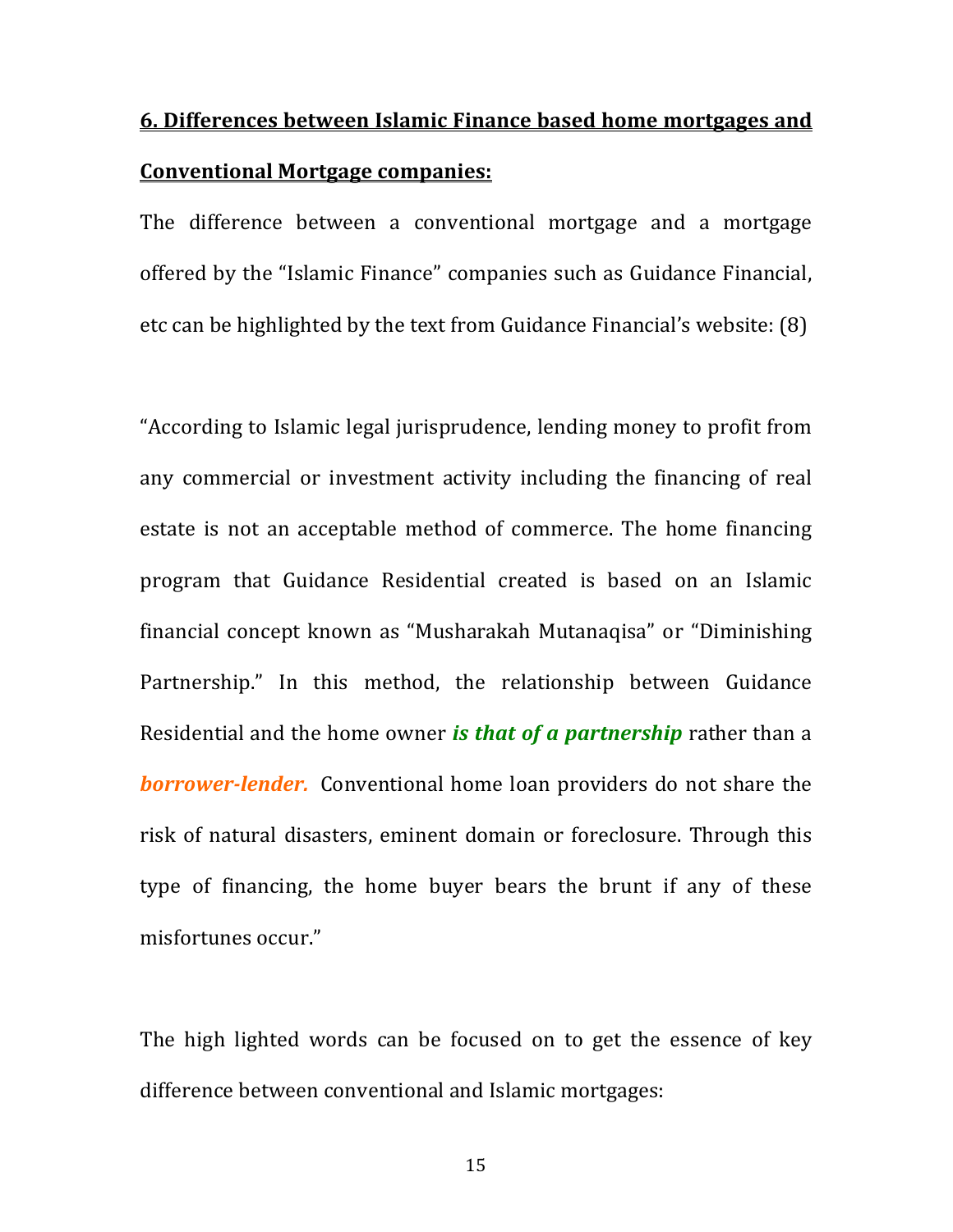First, The contract executed for the Islamic mortgage refers to a "**partnership**". Whereas, the contract executed for a conventional mortgage refers to a "**borrower lender**" agreement.

Second, the "Partnership" referred to, in the Islamic mortgage takes place when the buyer and the Islamic finance corporation both together purchase the home. The funds from the buyer is the down payment and the funds from the Islamic finance corporation is the balance remaining in order to purchase the home.

Initially, the proportionate ownership in the home purchased by the two partners represents the amount of money each partner contributed. Once the property is purchased, the buyer rents the property from the partnership. And the rent is received by the partnership is shared pro rata between the two partners. Since the goal of the buyer is to ultimately "own the home", the share of the rent that would belong to him is used to purchase the home from the other partner, which is the Islamic finance corporation, over an agreed upon term. Which typically could be anywhere from 15, 20 or thirty years. The buyer has a right to make any pre-payments at any time. In this fashion, the buyer ultimately owns the home and the Islamic finance corporation benefits from the "rent" it collected over the term of the partnership. Both parties are owners of the property until the home is fully purchased by the buyer from the Islamic Finance corporation.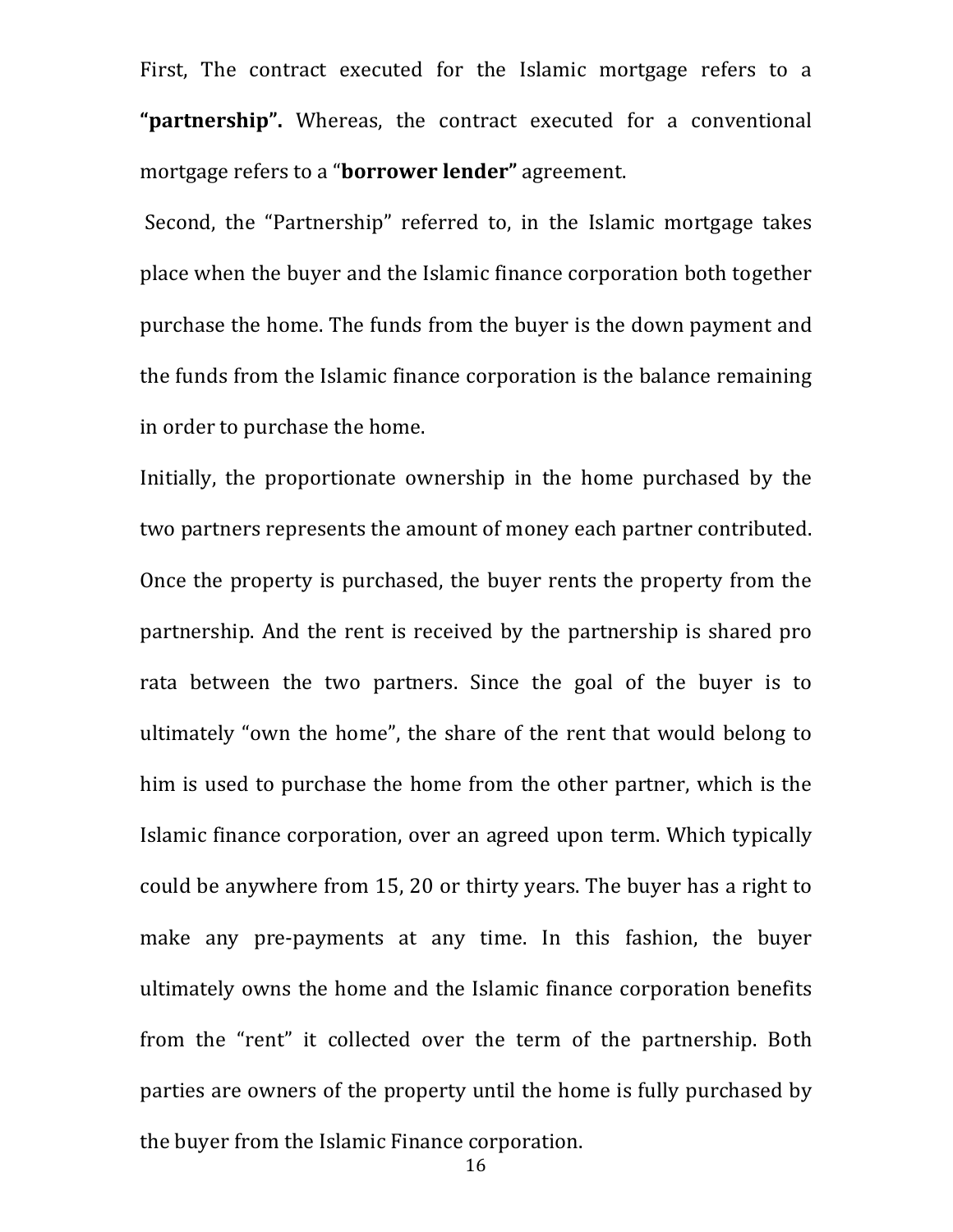Third, the conventional "borrower – lender" agreement operates on purely an interest and principal repayment basis. Where by the buyer makes a down payment and the conventional mortgage company lends the remaining amount needed to buy the home to the buyer. This lending is done on the basis of compound interest at an agreed upon rate. Every month the buyer is to make payments to the conventional mortgage company which partially represents principal repayment and interest payments. These payments are made until the loan is paid off fully by the buyer to the Conventional mortgage company. The term of these loans typically range from 15, 20 or thirty years. Usually, The buyer can pay off the loan at any time without any penalties. The Conventional Mortgage Company hold the title of the property until the loan is paid off.

Conclusion: It is clear that there are significant differences in the approaches towards buying a home using an Islamic Finance corporation versus a conventional mortgage corporation.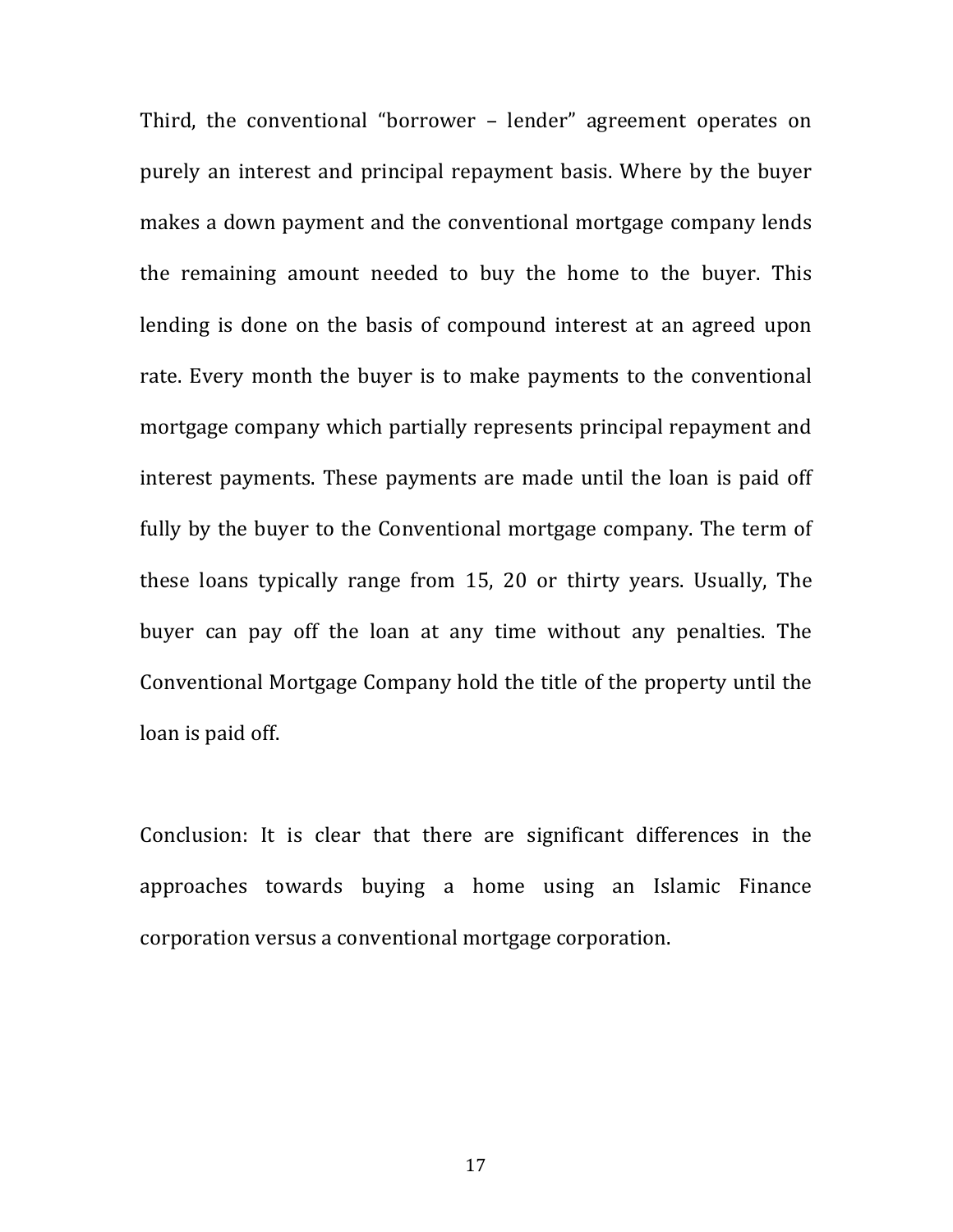### **7. Case study:**

Let us look into a situation where a Muslim will be faced with whether to buy a home with conventional finance or Islamic finance.

*Case*: Mr Haroon Al Rashid (HAR) of Worcester, MA wishes to purchase a home. He currently rents a three bedroom apartment and his rent is \$1500 per month. HAR has always avoided interest in his life since he feels riba is the same as interest and so does not want to take a bank loan. Recently, an Islamic Finance Corporation called UIF gave a presentation at the Worcester Islamic Center (WIC) and HAR learned from here that there are options for him to purchase a home using UIF's Islamic home purchasing program. UIF requires only 3% down payment. HAR is considering a  $$200,000$  home and has  $$10,000$  saved to put towards a down payment.

However, HAR is still a little doubtful. He knows WIC's dynamic and handsome Imam has been conducting Advanced Islamic Studies classes and this topic has been discussed as part of the curriculum. So HAR approached the Islamic Finance team of the class to get clarification on the following:

- 1) He has heard that some scholars say that Riba in the Ouran is not necessarily Interest that is charged by conventional banks today.
- 2) whether the model offered by UIF is Halal or not.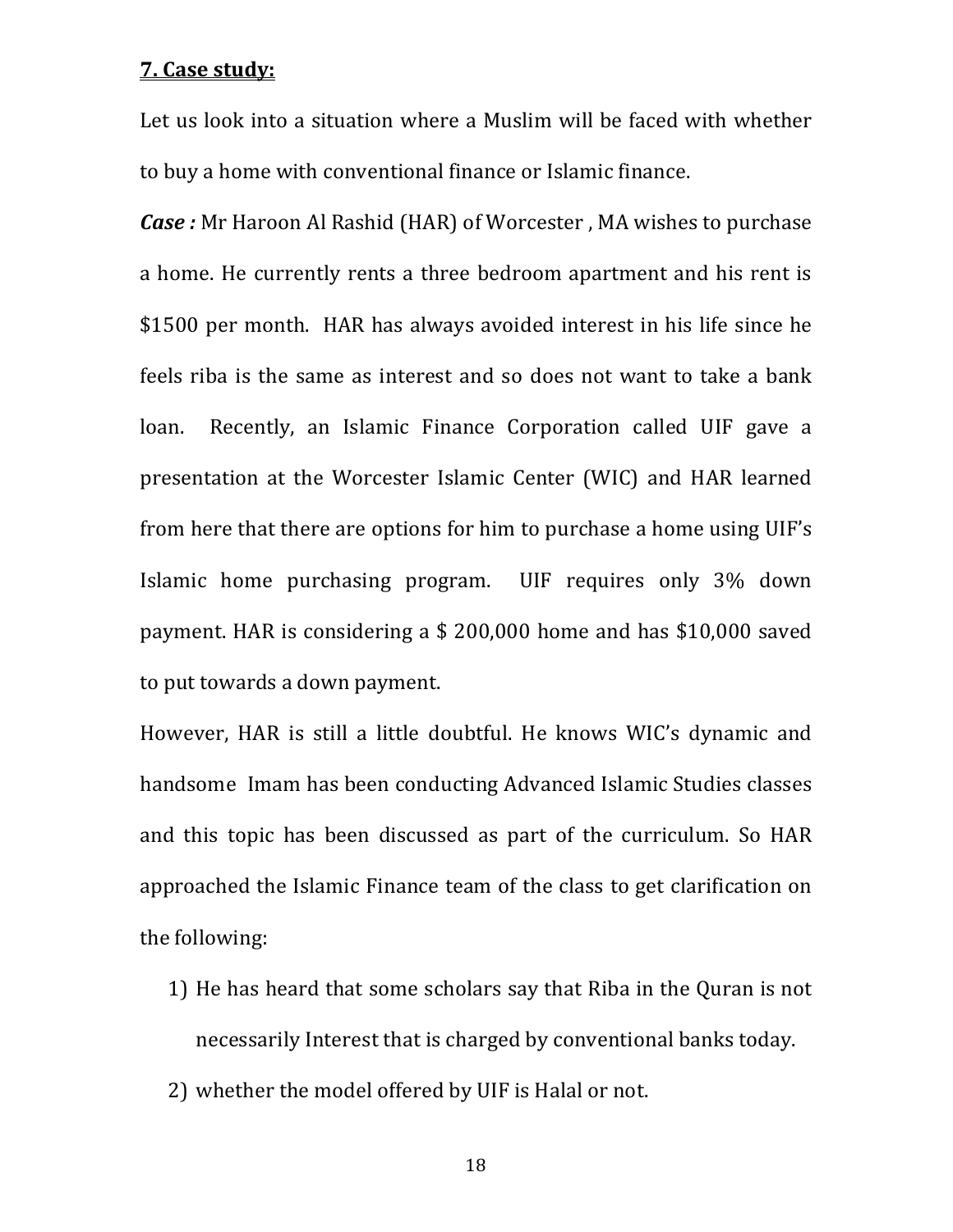3) What should HAR do from a) an Islamic sense; b) an economic and financial sense.

#### *Analysis:*

### Answer 1)

The majority view from both, traditional and contemporary scholars is that Riba and current day interest are one and the same. (see discussion earlier in the paper "Riba vs Interest" are they the same).

However, there is a minority view of scholars that say modern day interest is not the Riba as described in the  $Quran.$  (9). Our recommendation would be to side with the majority and suggest that Riba and modern day interest are one and the same.

Answer 2) UIF uses a partnership model called "Diminishing Musharaka" (10) This model has been approved by eminent contemporary scholars and UIF has obtained a certificate of approval of their business operations and home financing transactions from the team of scholars.(11)

On this basis we can recommend HAR to obtain a home financing Islamic mortgage from UIF and it would be considered halal according to the contemporary scholars.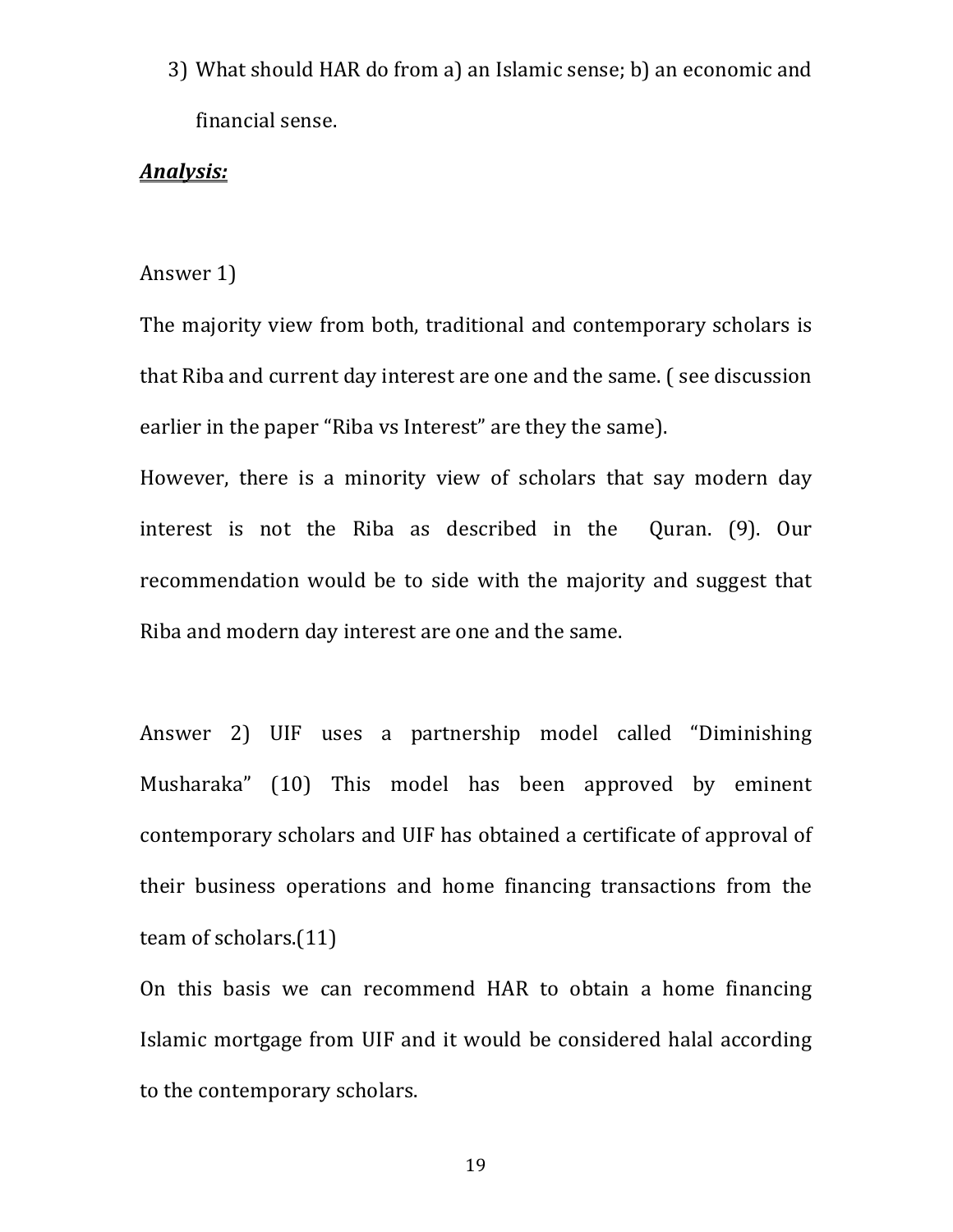Answer 3)

a) According to the rules of Islamic jurisprudence, in order to determine if something is disallowed we need to refer to the Ouran and authentic Sunnah. 

If no direct agreed upon evidence can be found from the Ouran and sunnah, then we would refer to the scholarly approaches of "ijtihad" based on: consensus (ijma), Qiyas (analogy) Interest/Utility (Maslaha), preference ( Istihsan), blocking the means ( (sad al Dhara'i), Previous Jurisprudence ( Shar' man Qabalana), a Companions opinion ( Sahaba fatawa), Traditoin of Madinah (Amal Ahl Al Madinah), Tradition/custom ( Al Urf), Presumption of continuity ( al Istishab).

In this case, the classical and contemporary scholars all agree that there is enough evidence from the Quran and Sunnah that RIba is haram. Further, as we have elaborated earlier that modern day interest is the same as Riba as mentioned in the Quran.

Thus HAR should not take a traditional or conventional mortgage since it involves Riba (interest). However, HAR may purchase his home via any instrument from UIF or other institution offering the most common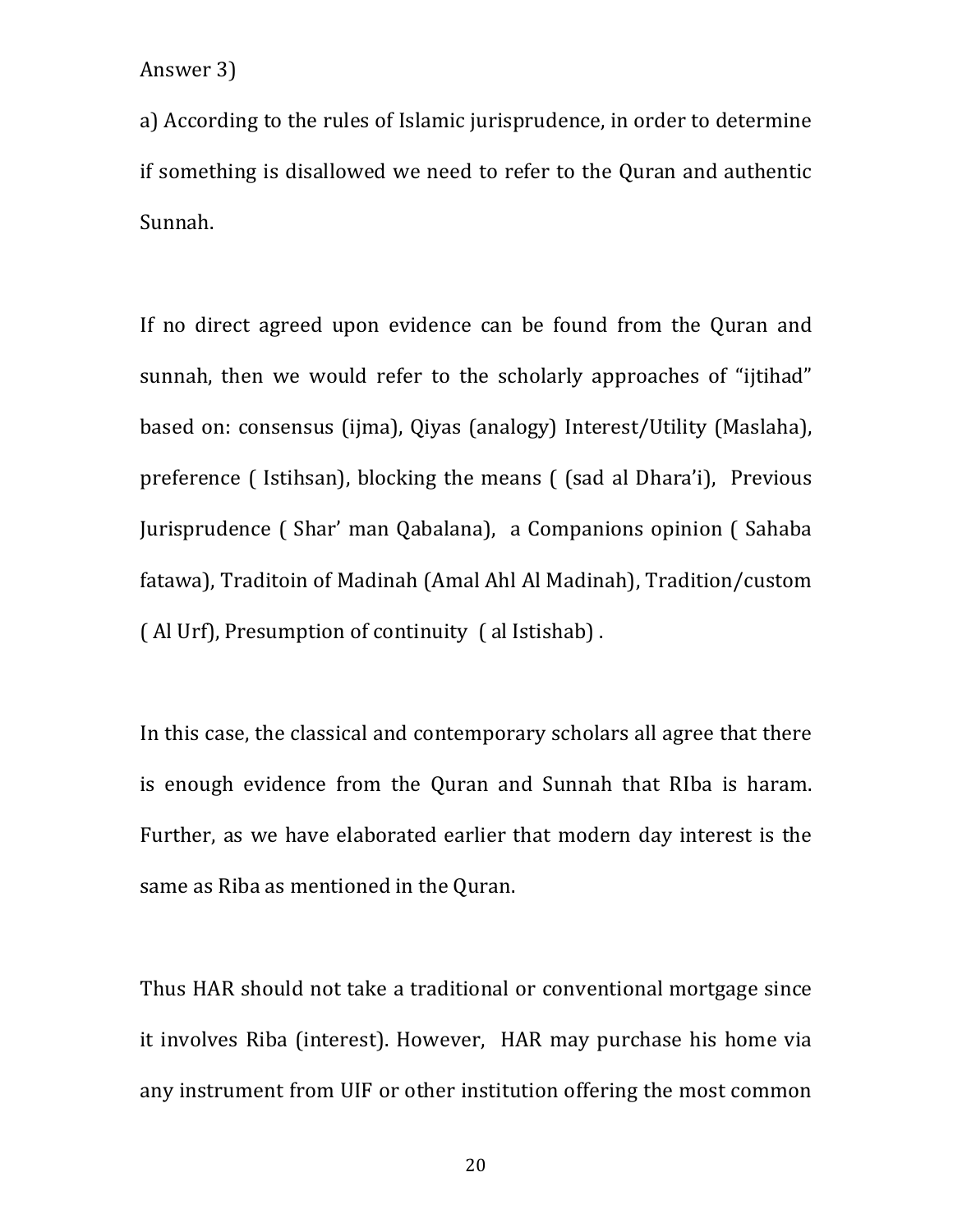and acceptable " diminishing Musharaka" contract as it in contractually a "partnership" and not interest.

b) While it is Islamically permissible to purchase a home via "diminishing musharaka" contracts, HAR needs to look into his own financial condition and his goals.

HAR should purchase a home at the right price, within his means, and, in a location where the property prices are expected to increase in the future. The whole reason being to protect his wealth, which is also an encouragement from the shariah. Without considering the "economic and financial " aspect of the transaction it would be foolish to buy a home even if it is purchased Islamically.

For example, HAR is currently paying  $$1,500$  per month on rent. Thus we can infer that HAR can afford a monthly payment of the same amount. If he were to make such a payment to purchase a home over the usual thirty year period, then he would be paying  $$(1500 \text{ X } 12 \text{ X } 30) = $$ 540,000. This would assume a purchase of a home of around \$200,000. Suppose home prices appreciate by  $5\%$  on average every year, then this home over 30 year would be worth  $$200,000^*$  (1.05)<sup> $\land$ 30</sup> = \$ 832,000. Clearly HAR would benefit  $$ (832,000 -540,000) = $ 292,000.$  (we have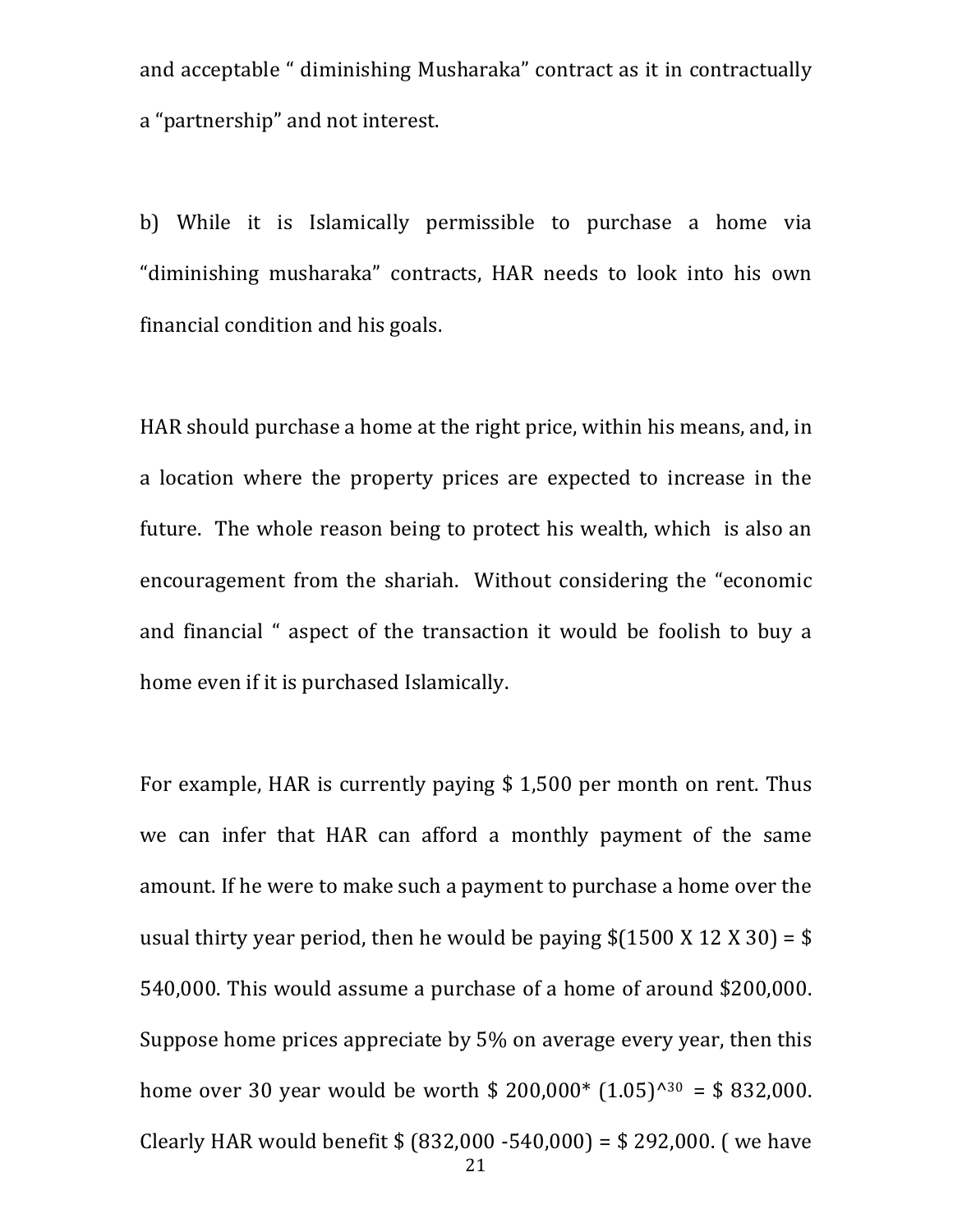rounded numbers for simplicity. Ignored property taxes and home maintenance costs for simplicity)

If HAR continued to rent, he would not have the benefit of preserving his capital, nor the profit on the assumed 5% annual increase in home values. 

Thus it makes economic and financial sense for HAR to purchase a home using the "diminishing Musharaka" contract from any Islamic Mortgage company such as UIF, Guidance, American Finance House (LaRIba), given, he does so to be able to afford the payments and he purchases the home where he can enjoy a property value appreciation over time.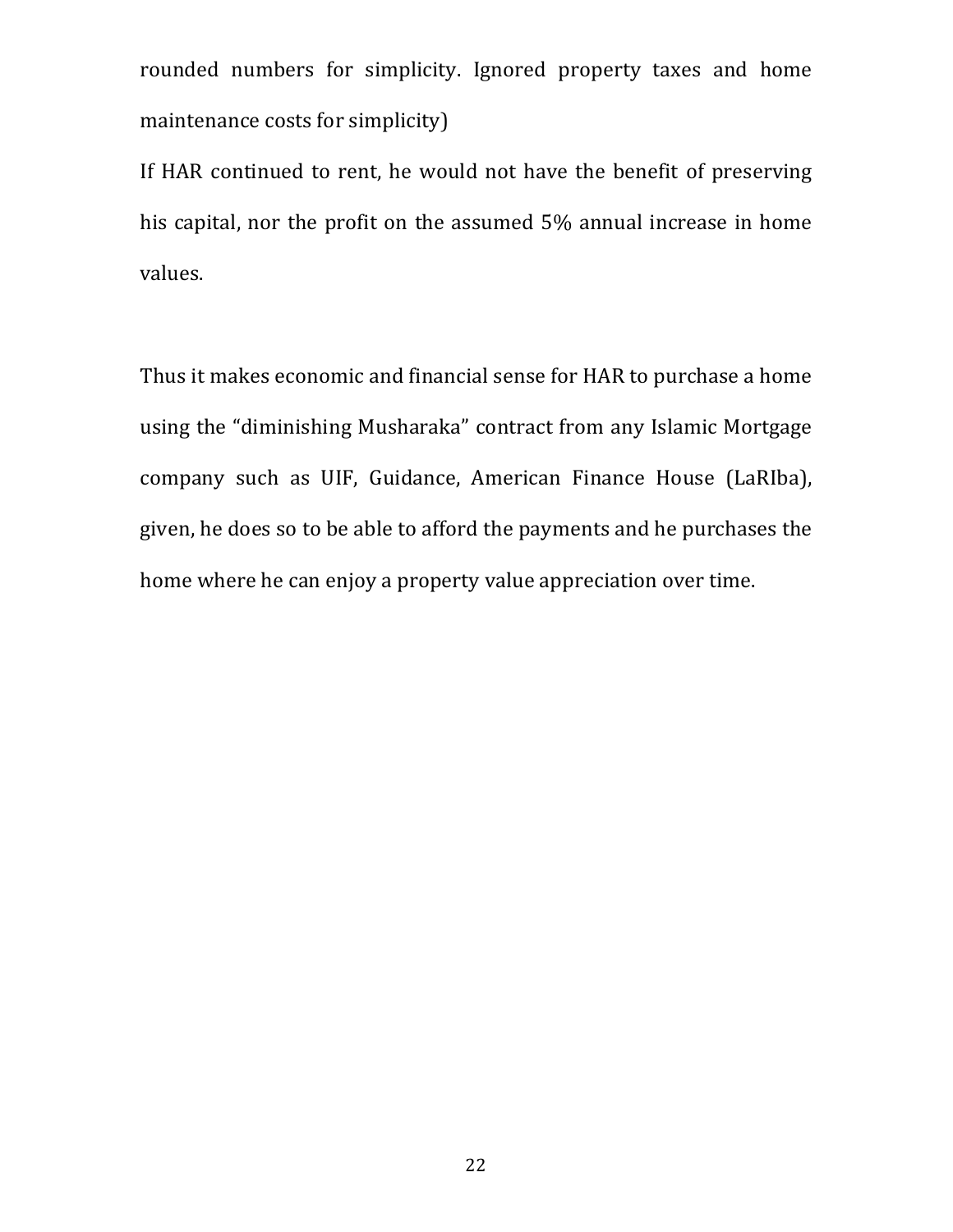## **8. Conclusion:**

We end our paper on the issue of Home ownership issues face by the American Muslim, by stating that it is clear by consensus among the majority of contemporary scholars that the American Muslim should NOT engage in buying a home from a conventional mortgage company. Rather, there are Islamic financing corporations in America that offer hala home buying solutions such as UIF, Guidance, American Finance House (Lariba) via the "diminishing Musharaka" contract. Contemporary scholars have approved these contracts and thus the American Muslm can achieve the "American Dream" of home ownership as long as they can afford the payments.

We are thankful to Almighty Allah in allowing us to investigate this matter and we send our peace and blessings upon the holy prophet Muhammad (peace be upon him), his wives, his companions and his followers. We remain indebted to the scholars both, classical and contemporary in the ijtihad on this issue. And Allah Knows Best.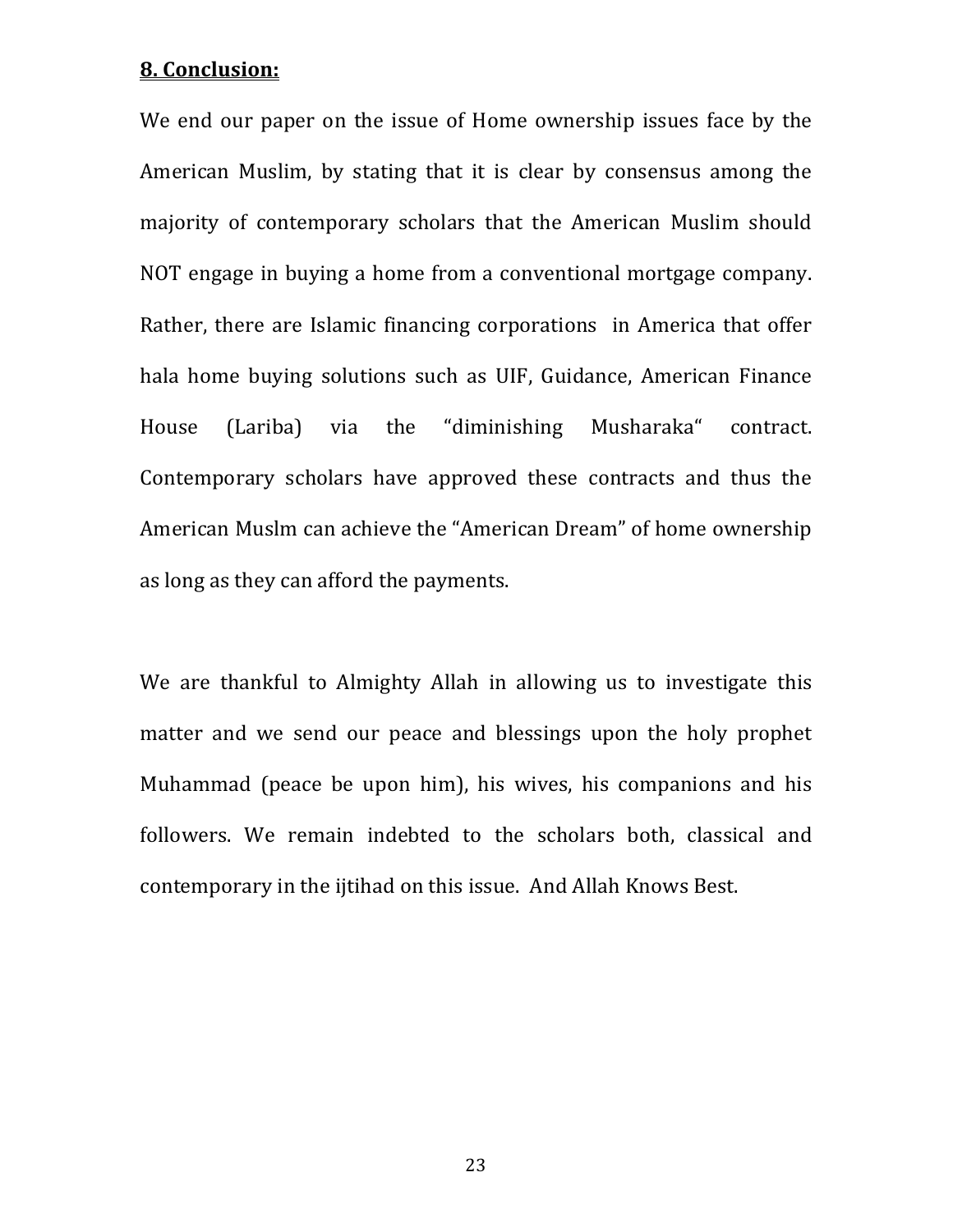## **9. References and citations:**

(1) O you who believe, give up what remains of your demand for riba if *you* are indeed believers. If you do it not, take notice of a war from God *and his Messenger. (Qur'an 2:278 – 2:279)*

(2) Shariah Law: "Shariah is based on wisdom and achieving people's welfare in this life and the afterlife. Shariah is all about justice, mercy, wisdom, an good. Thus, any ruling that replaces justice with injustice, mercy with it's opposite, common good with mischief, or wisdom with nonsense, is a ruling that does not belong to the Shariah, even if it is claimed to be according to some interpretation. " - Ibn Qayyim, I'lam al Muwaqqi. 

More generally speaking, Shariah is the revelation received by Prophet Muhammad ( peace be upon him) had received and made practicing it the message and mission of his life., i.e., the Quran and the Prophetic tradition (Sunnah). - Maqasid Al Shirah Jasser Auda.

(3) The principles of Islamic Jurisprudence: "Usul Al Fiqh is concerned with the sources of Islamic law, their order of priority, and the methods by which legal rules may be deduced from the source materials of Shariah. It is also concerned with regulating the exercise of Ijtihad"  $-$ Hashim Kamali –" Prinicples of Islamic Juriprudence. "

(4) *(Qur'an 2:278 – 2:279.*